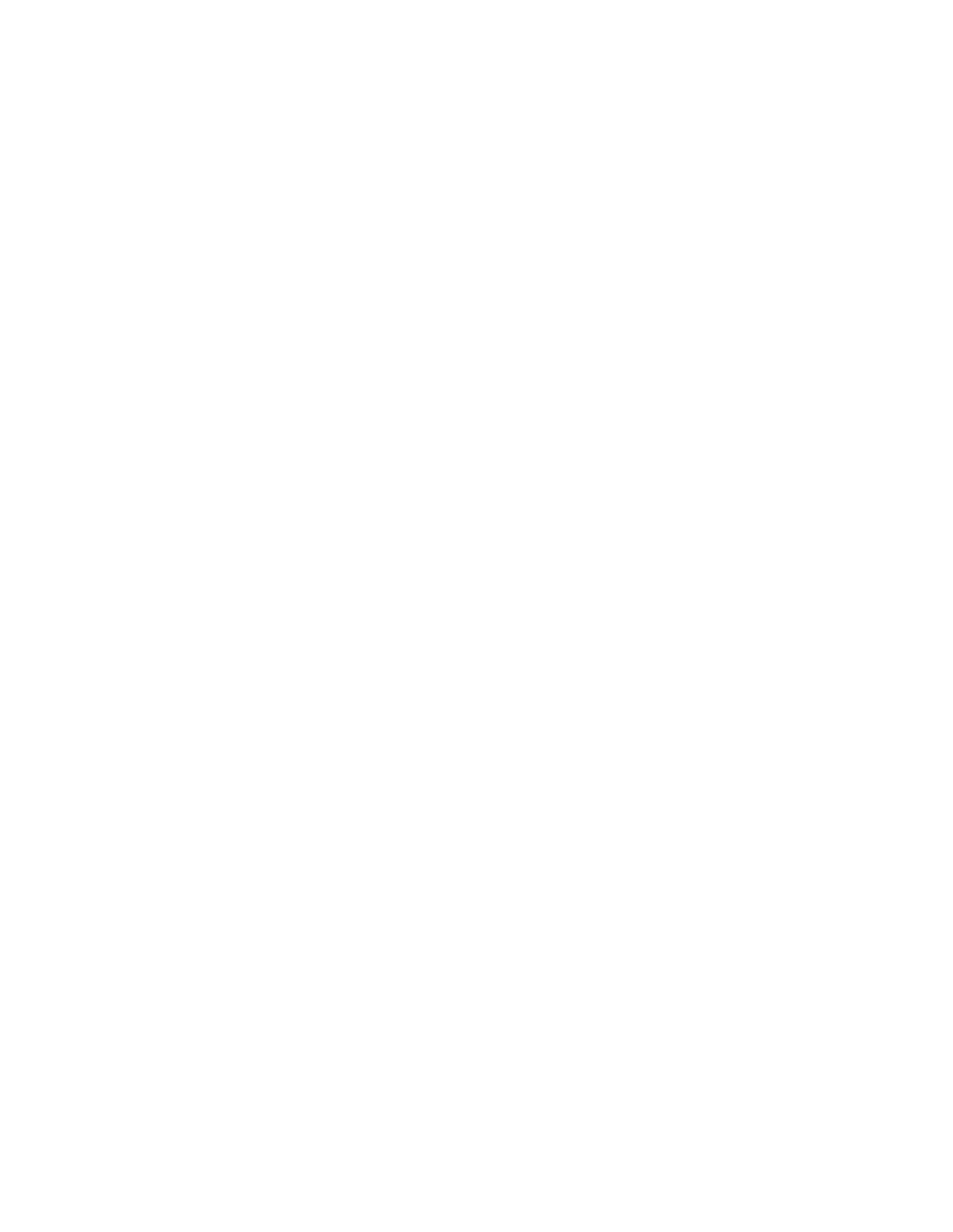Complaints of victimisation which result from lodging a complaint, or giving notice of intention to do so, will be treated as serious offences. If it is found that there is substance to these complaints, then they will be dealt with under the Institute's Student Disciplinary Procedures. 

#### Scope of Policy

This document applies to all students of the  $\&\&\&$  , including apprentices, whilst they are engaged in hv&¿åê&ö« related business (for example in writing / email / telephone / internet) either on **图图**图 premises or representing the **图图**图 on non-**&&**h remises.

In cases where a student is also an employee of the TU Dublin City Campus, the Staff Dignity at Work Policy will be used, unless the students' employee status is clearly irrelevant to the complaint.

This policy sets out procedures for the resolution of complaints in an informal manner (Phase 1). In cases where a complaint cannot be resolved in this manner, then the matter will be dealt with using the University Student Disciplinary Procedures. https://www.dit.ie/media/registrations/studentserviceswebsite/registrationservice/rulesreg ulations/Disciplinary%20Procedures%20May%2009.pdf 

The University also has a policy on use of IT and internet resources. In cases where the University IT and internet resources have been misused, any breaches of such policies and regulations by a student may also be dealt with under these procedures: http://www.dit.ie/studentservices/registration/rulesregulations/

This policy has been developed specifically to deal with the issue of students being harassed or bullied by other students. In cases where there are non-students involved, the following table shows the appropriate procedures to be followed (the initial contact person is listed in parentheses).

|                | Respondent            |               |                      |
|----------------|-----------------------|---------------|----------------------|
|                | <b>Student</b>        | <b>Staff</b>  | <b>Non-TU Dublin</b> |
| Complainant    |                       |               |                      |
| Student who is | <b>Student Policy</b> | <b>Bring</b>  | <b>Bring</b>         |
| making the     | on Dignity and        | complaint to  | complaint to         |
| complaint      | Respect               | attention of  | the Head of          |
|                | (Member of            | Line Manager  | School of            |
|                | staff)                | of that staff | complainant          |
|                |                       | member        | for guidance.        |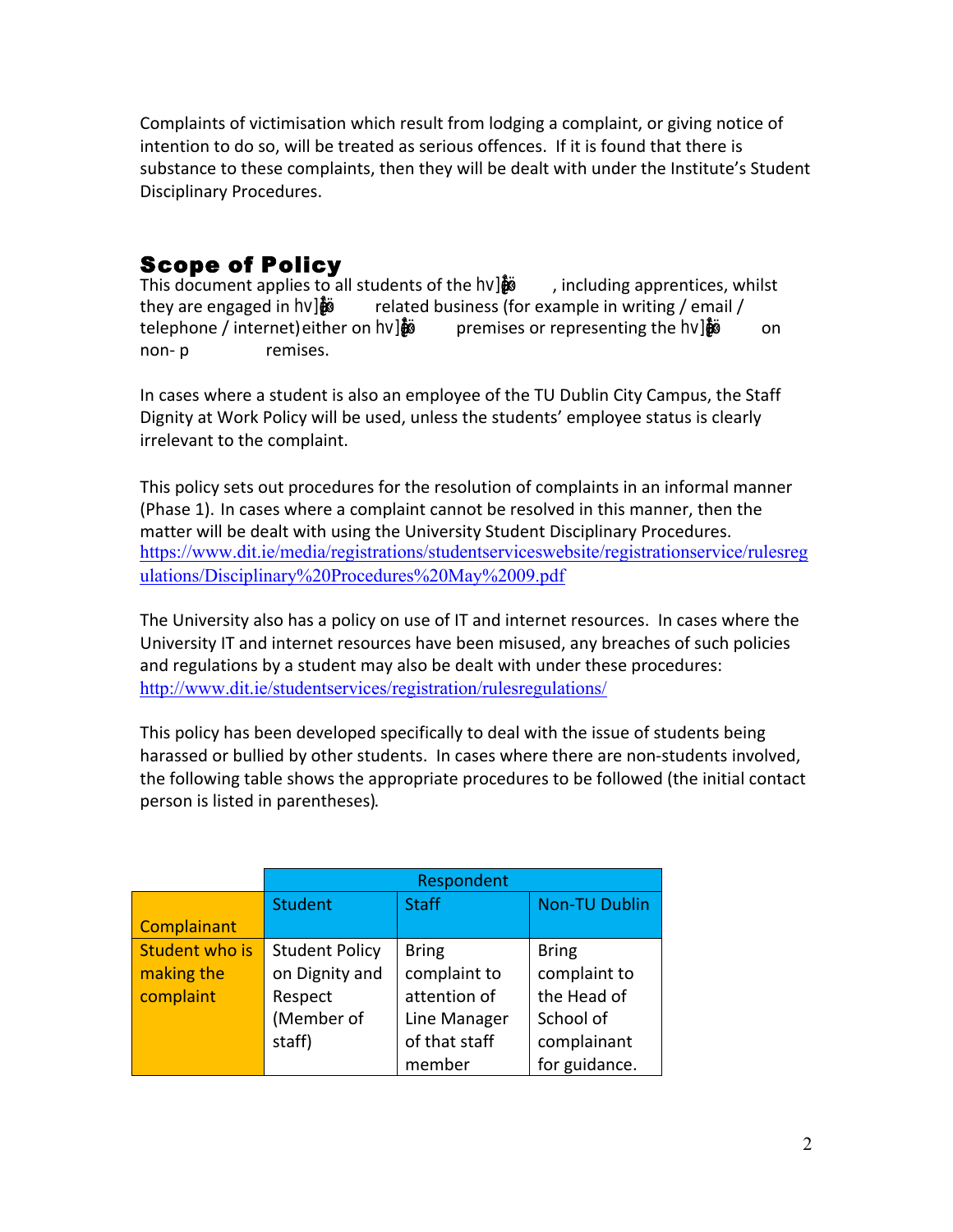#### Definitions:

The **Complainant** is a person who makes a complaint of bullying or harassment against another person.

The **Respondent** is the person who is alleged to have bullied or harassed the complainant. 

**Non-TU Dublin** refers to contractors or visitors or other individuals who may be on a TU Dublin site. Complaints against Non-TU Dublin personnel will be referred to the Head of Human Resources, but in the first instance, students should bring the complaint to their Head of School.

If a staff member or a member of the public feels that they are being bullied or harassed, they should refer to the TU Dublin Dignity at Work Policy: https://www.dit.ie/media/humanresources/documents/policiesprocedures/Dignity%20at% 20Work%20Anti%20Bullying%20&%20Harassment%20Policy%20-%20HRP018.pdf 

#### What is Bullying & Harassment?

Bullying or harassment can be broadly characterised as behaviours which are unwanted, unwelcome, and intimidating or offensive to the recipient. It is the unwanted nature of the contact that distinguishes bullying, sexual harassment and other forms of harassment from friendly behaviour which is welcome and mutual. The intention of the perpetrator is irrelevant.

The effects of bullying and harassment are varied. Bullying and harassment can be devastating and destructive for the victim, in both work and personal life. It affects the physical and mental well-being of the victim. Loss of self-confidence, low self- esteem, stress and depression are just some of the health effects associated with long-term exposure to bullying/harassment. Bullying and harassment are defined by the impact of the behaviour on the recipient rather than the intention of the perpetrator. The effect of the behaviour on the student concerned is what is important. It is up to each person to decide what behaviour is unwelcome, irrespective of the attitude of others to the matter. 

An act of bullying or harassment can occur outside the University premises, and may be dealt with under this policy, provided the incident occurs at a college-related event.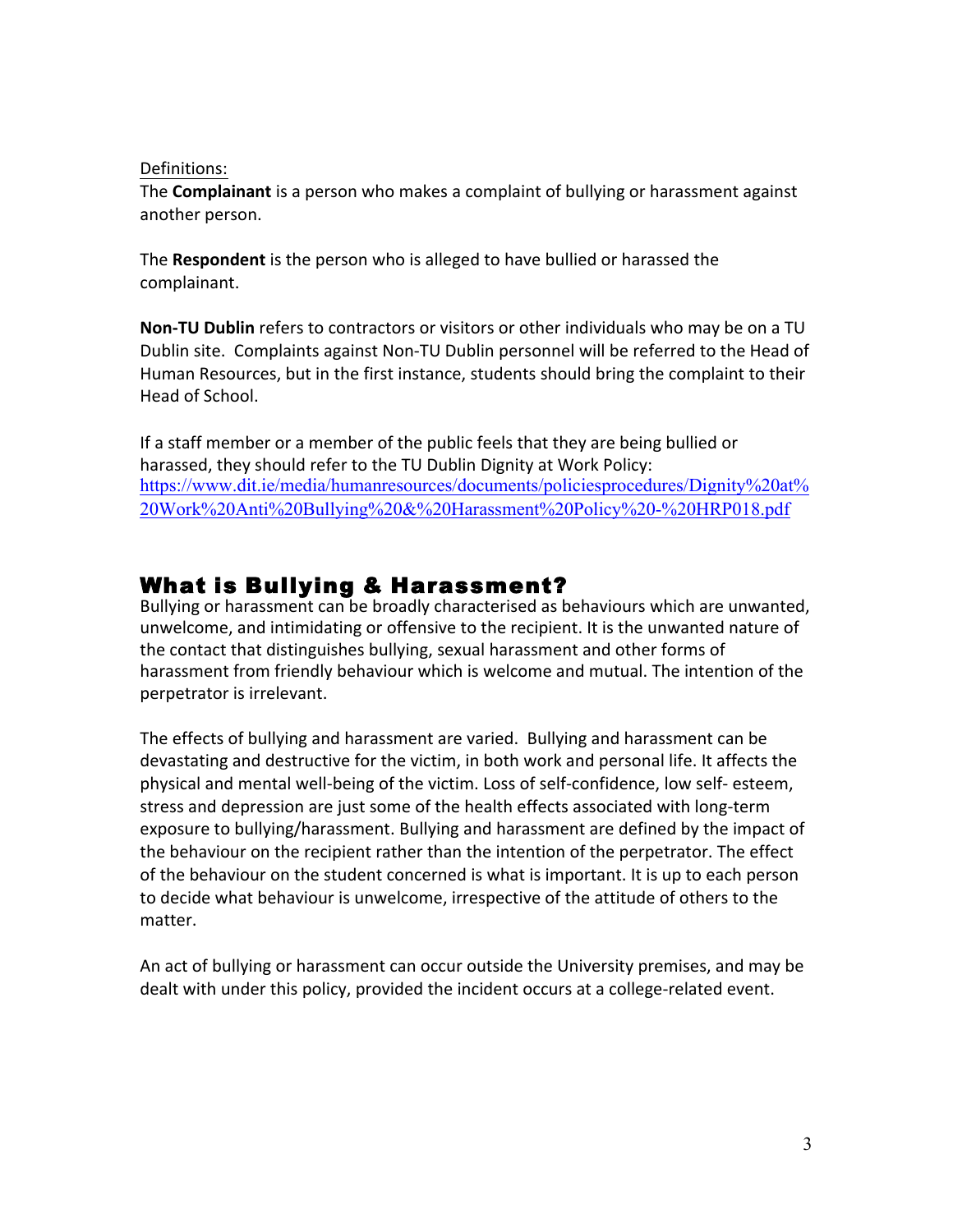# Bullying - Definition

For the purpose of this policy the definition of bullying is as follows:

Bullying is **repeated** inappropriate behaviour, direct or indirect, whether verbal, physical or otherwise, conducted by one or more persons against another or others which could reasonably be regarded as undermining the individual's right to dignity. An isolated incident of the behaviour described in this definition may be an affront to a person's dignity but, as a one off incident, is not considered to be bullying.<sup>1</sup>

 $^1$  Definition of bullying is derived from the *Report of the Task Force on the Prevention of Workplace Bullying*, (2001)

The following behaviour does not constitute bullying:

- the proper exercise of authority by University staff
- constructive and fair criticism of a student's conduct or work performance. This feedback may be from a staff member, from a peer in a group work situation, or from fellow committee/team members in a Club or Society.

#### Examples of Bullying

Behaviour that constitutes bullying may be physical, non-physical or verbal. In nonphysical forms of bullying, the determining factor is the repeated and persistent nature of the unwanted and offensive behaviour against an individual or group. Physical forms of bullying may include (list is not exhaustive):

- Shoving, jostling
- Interfering with personal property or work station

Non-physical and verbal forms of bullying may include (list is not exhaustive):

- Private or public humiliation, deliberate exclusion/ostracism;
- Repeated use of offensive language directed at an individual or individuals;
- Personal insults, such as name-calling, sneering, continued and deliberate staring;
- Repeated put-downs, offensive jokes;
- Repeated verbal abuse;
- Written insults, for example by text message, online message board, internet messaging, email, etc.
- Undermining a person's role, dignity or respect e.g. removing areas of responsibility and imposing menial tasks;
- Spreading malicious rumours;
- Derogatory graffiti;
- Threatening behaviour;
- Aggressive behaviour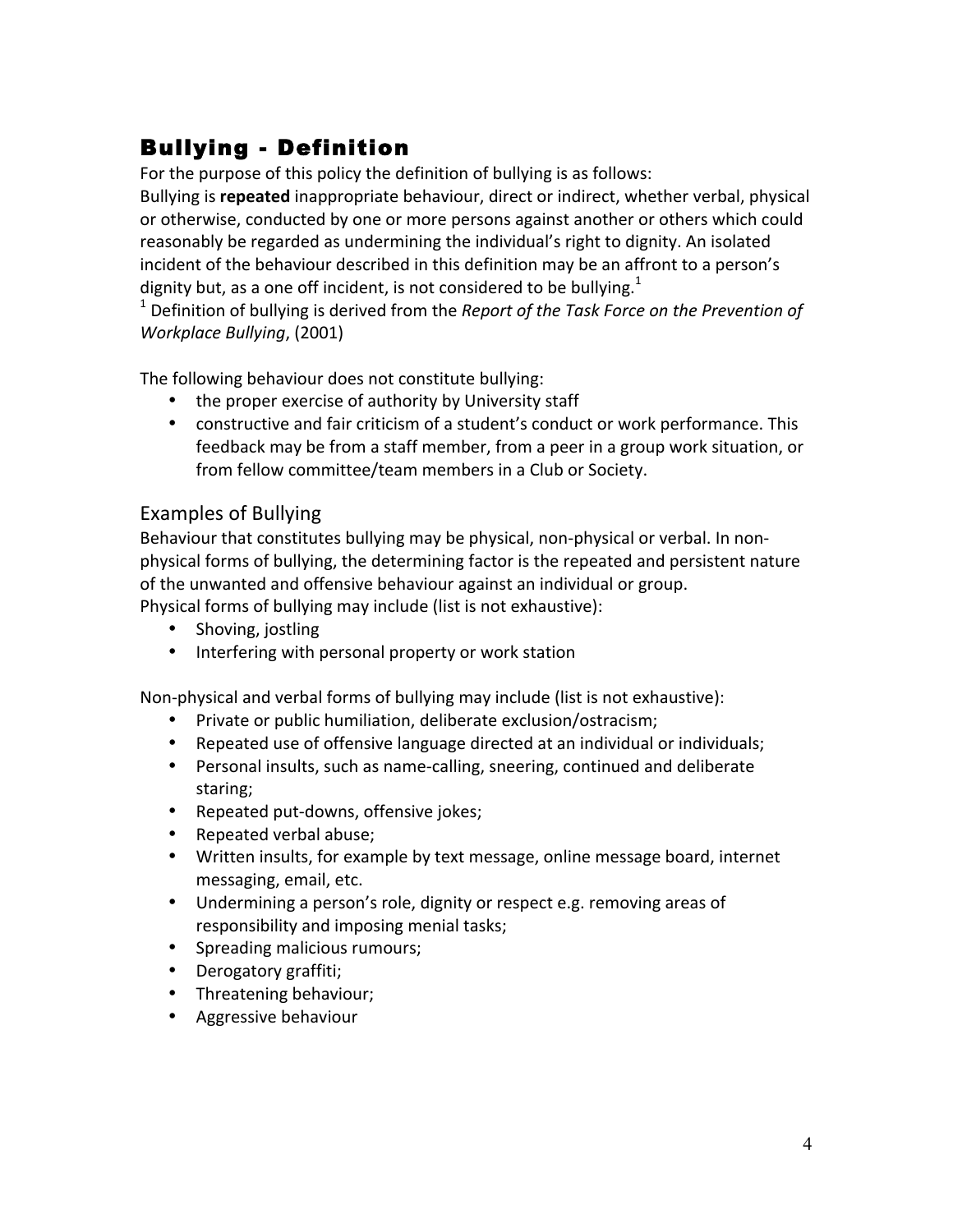### Harassment – Definition

Discrimination is defined in the Equality Act 2004 as the treatment of a person in a less favourable way than another person was, is or would be treated on nine distinct grounds:

- Gender
- Age
- Disability
- Family status
- Marital status
- Membership of the Travelling community
- Race, ethnic origin or colour
- Religion
- Sexual Orientation

The Equality Act 2004 extended the definition of harassment to include discrimination which arises where one of the nine grounds is imputed to a person or where a person who is associated with another person, and is treated by virtue of the association, less favourably than another person.

For the purpose of this policy, the definition of harassment as outlined in the Equality Act 2004 will apply as follows:

Harassment is any form of unwanted conduct, related to any of the nine discriminatory *grounds and being conduct which has the purpose or effect of violating a person's* dignity and creating an intimidating, hostile, degrading, humiliating or offensive *environment for the person.*

Many forms of behaviour may constitute harassment including:

- Verbal harassment jokes, comments, ridicule or songs
- Written harassment including faxes, text messages, emails or notices
- Physical harassment jostling, shoving or any form of assault
- Intimidatory harassment gestures, posturing or threatening poses
- Visual displays such as posters, emblems or badges
- Isolation or exclusion from social activities
- Pressure to behave in a manner that the person thinks is inappropriate, for example, being required to dress in a manner unsuited to a person's ethnic or religious background

Harassment may consist of a single incident or repeated inappropriate behaviour.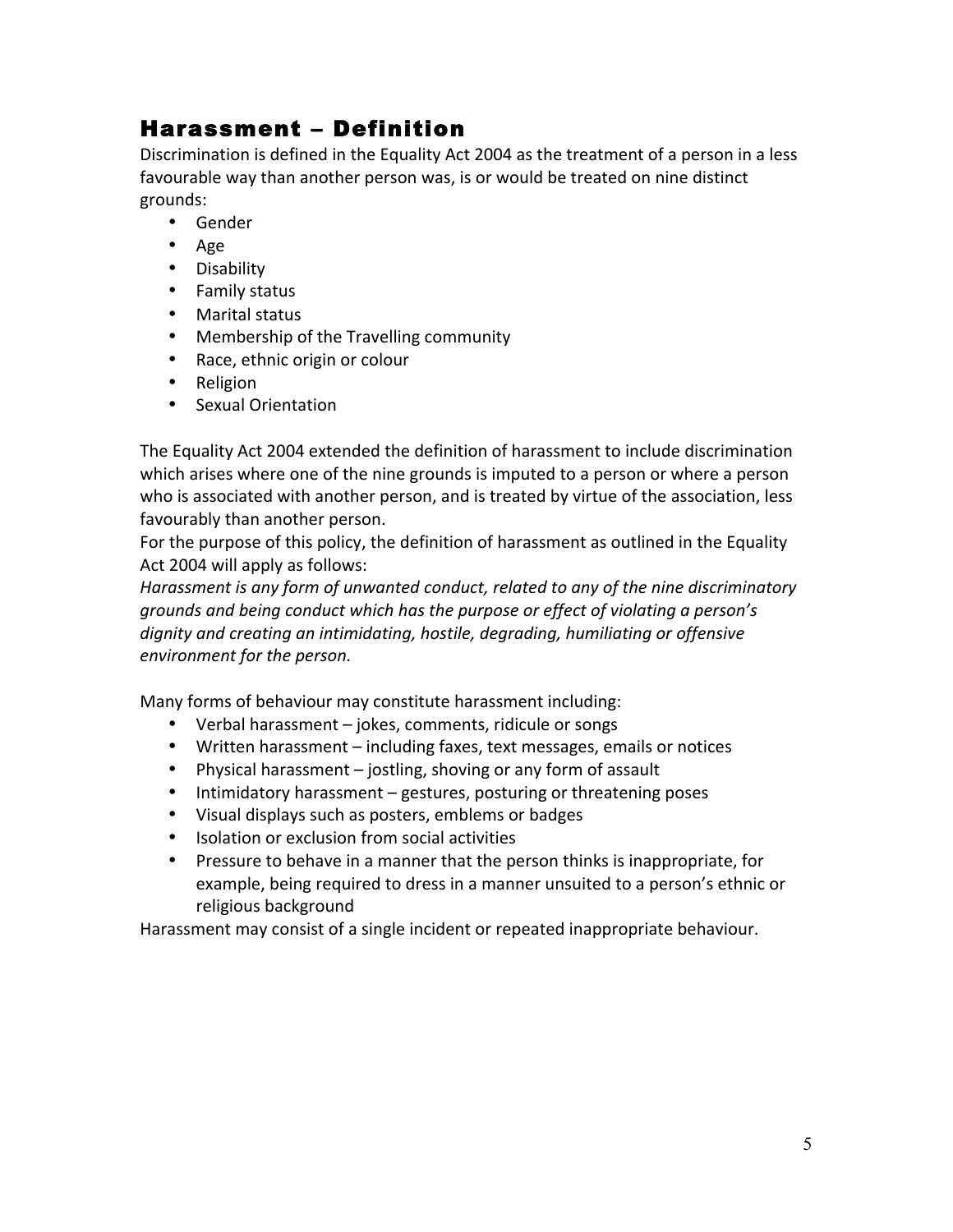#### Sexual Harassment - Definition

For the purpose of this policy, the definition of sexual harassment as outlined in the Equality Act 2004 will apply as follows:

Sexual harassment is any form of unwanted verbal, non-verbal, or physical conduct of a sexual nature, which has the purpose or effect of violating a person's dignity and creating an intimidating, hostile, degrading, humiliating or offensive environment for the *person. Such unwanted conduct may consist of acts, requests, spoken words, gestures or the production, display or circulation of written words, pictures or material.* Harassment may consist of a single incident or repeated inappropriate behaviour. The legislation applies to incidents of a sexual nature between a woman and a man and to individuals of the same sex.

Sexual harassment may take many forms, for example:

- Sexual jokes, stories, comments, use of telephone (including text, picture or video messages), fax or radio systems for inappropriate suggestive comments, unwelcome comments about dress or appearance;
- Display of offensive pictures, slogans, graffiti, written suggestive materials, etc. through electronic mail or otherwise (including a display of pornographic or sexually suggestive pictures or objects);
- Asking personal questions, telling lies or spreading rumours about a person's sex life
- Unwanted physical contact ranging from unnecessary touching to assault;
- Persisting in unwelcome attempts to form or continue a relationship from which the consent of one party has not been given or has been withdrawn.

### Responsibilities of Students

All members of the campus community share a responsibility for ensuring that the campus environment is free from any form of bullying or harassment (including sexual harassment). This individual responsibility extends to an awareness of the potential impact of personal behaviour on others and how it may cause offence and make them feel uncomfortable or threatened.

All students must comply with the policy and ensure that their behaviour does not cause offence to fellow students or any person with whom they come into contact in the course of their studies. Students should confidentially inform the Head of School if they are concerned that a fellow student is being bullied or harassed and be prepared to cooperate fully with any investigation set up under these procedures.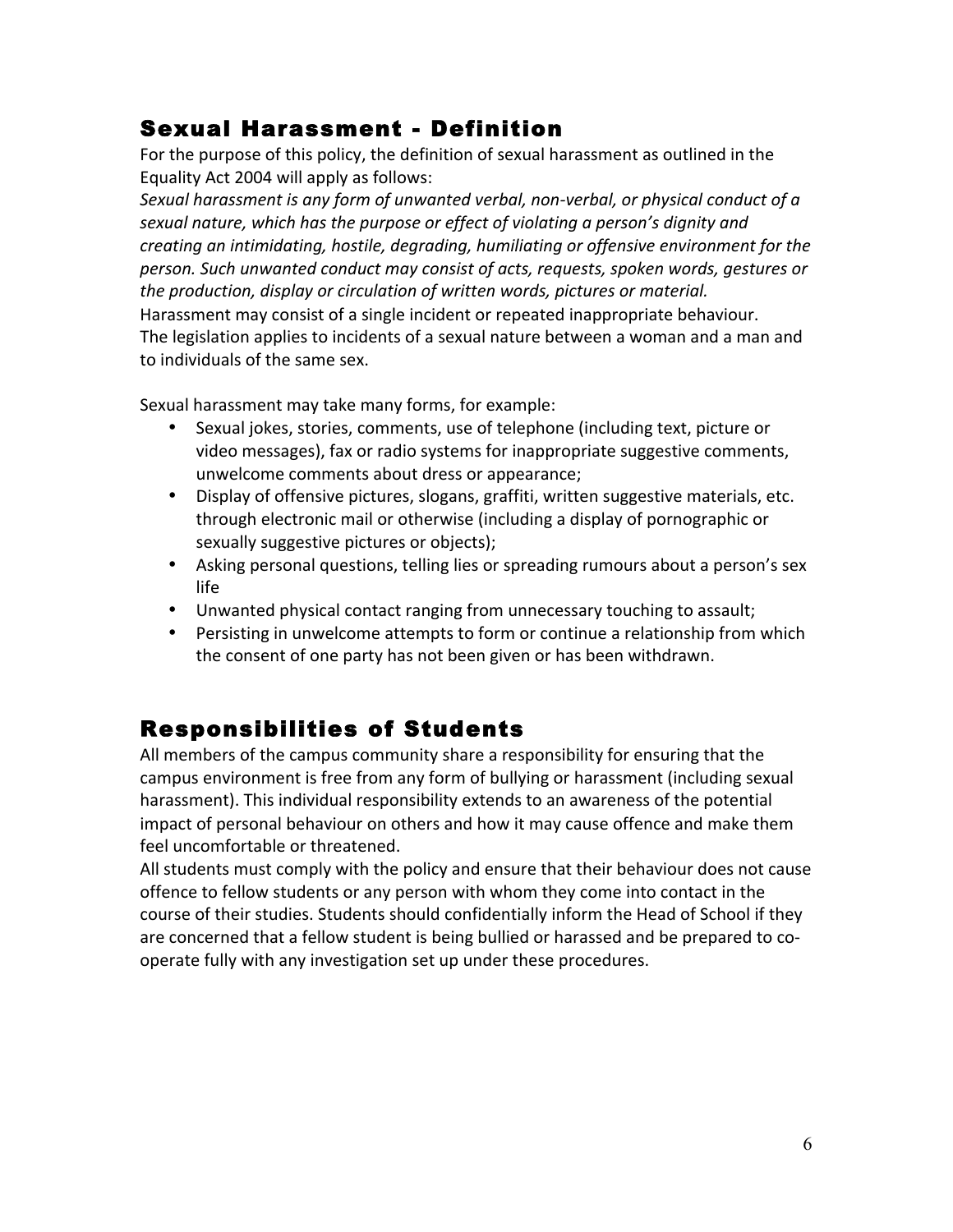### Responsibilities of University

**Staff** It is the responsibility of all University staff to:

- familiarise themselves with this University policy;
- uphold it as an integral part of their work or academic programme;
- promote awareness of the policy among students;
- communicate policy to students, staff and non-staff members (ensure posters are prominently displayed and copies of the policy are readily available);
- be vigilant for signs of bullying and/or harassment;
- report activities which may be a symptom of bullying / harassment, e.g. offensive posters / graffiti.
- intervene in any instance where offensive behaviour is observed or brought to their attention;
- provide good example by treating all in the campus community with dignity and respect;
- respond sensitively and confidentially to a student who makes a complaint of bullying or harassment;
- respond promptly to requests from complainants to intervene promptly and seek to resolve the matter informally where appropriate;
- explain the procedures to be followed if a complaint is made;
- ensure, insofar as practicable, that the complainant is not victimised for doing so;
- monitor and follow up situations after a complaint is made to ensure that it does not reoccur.

## Communication of the Policy

DIT is committed to taking positive measures to educate all students in awareness of bullying and harassment and the effects of this type of behaviour. Our commitment is to bring the policy to the attention of management, staff, students, customers, clients and other business contacts.

This will be achieved in respect of students by the following:

- reference to the policy in the student handbook, and other materials which are presented to incoming students
- a link to the policy to be placed on the main web-page for current students
- bullying and harassment awareness initiatives

This will be achieved in respect of staff through training and development initiatives including: 

- Reference to the policy during induction training for staff
- Training managers/supervisors to deal with bullying & harassment issues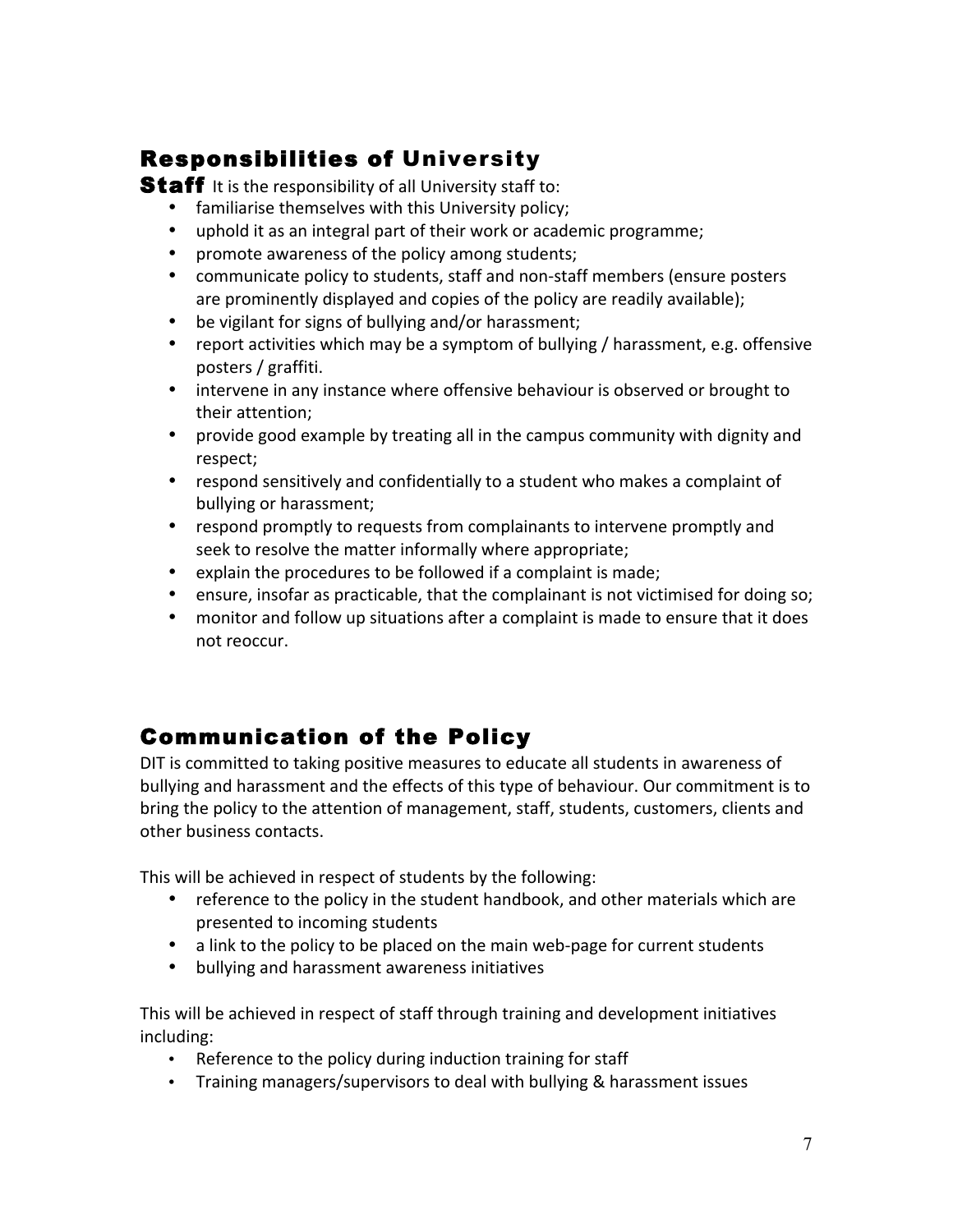### Support Services

If you believe that you are being or have been bullied or harassed, you can seek information or assistance in confidence from support services, such as Counselling, Chaplaincy, Students Union, or from a member of staff.

Given the often personal nature of bullying or harassment, the recipient may need to discuss his/her concerns in confidence with someone else, in a safe environment. The Counselling Service can be contacted directly at any stage for counselling, support and guidance throughout the process. The Counselling Service is available in a support role to all students, at all stages.

#### Procedure

This policy has been developed specifically to deal with the issue of interpersonal conflict between students. In instances where there are non-students involved, the issue will be dealt with under different procedures. The procedures to be followed (and the first point of contact in parentheses) are shown in the table below:

|                | Respondent                                                                    |                                                                                         |                                                                                          |
|----------------|-------------------------------------------------------------------------------|-----------------------------------------------------------------------------------------|------------------------------------------------------------------------------------------|
|                | <b>Student</b>                                                                | <b>Staff</b>                                                                            | <b>Non-TU Dublin</b>                                                                     |
| Complainant    |                                                                               |                                                                                         |                                                                                          |
| <b>Student</b> | <b>Student Policy</b><br>on Dignity and<br>Respect<br>(Member of<br>staff)    | <b>Bring</b><br>complaint to<br>attention of<br>Line Manager<br>of that staff<br>member | <b>Bring</b><br>complaint to<br><b>Head of School</b><br>of complainant<br>for guidance. |
| <b>Staff</b>   | Student<br>Disciplinary<br>Procedures<br>(Head of<br>School of<br>Respondent) | Staff Dignity at<br><b>Work Policy</b><br>(Staff Contact<br>Person)                     | <b>Bring</b><br>complaint to<br>Director of<br>Human<br>Resources                        |
| <b>Non-DIT</b> | Student<br>Disciplinary<br>Procedures<br>(Head of<br>School of<br>Respondent) | <b>Bring</b><br>complaint to<br>attention Line<br>Manager of<br>that staff<br>member.   | n/a                                                                                      |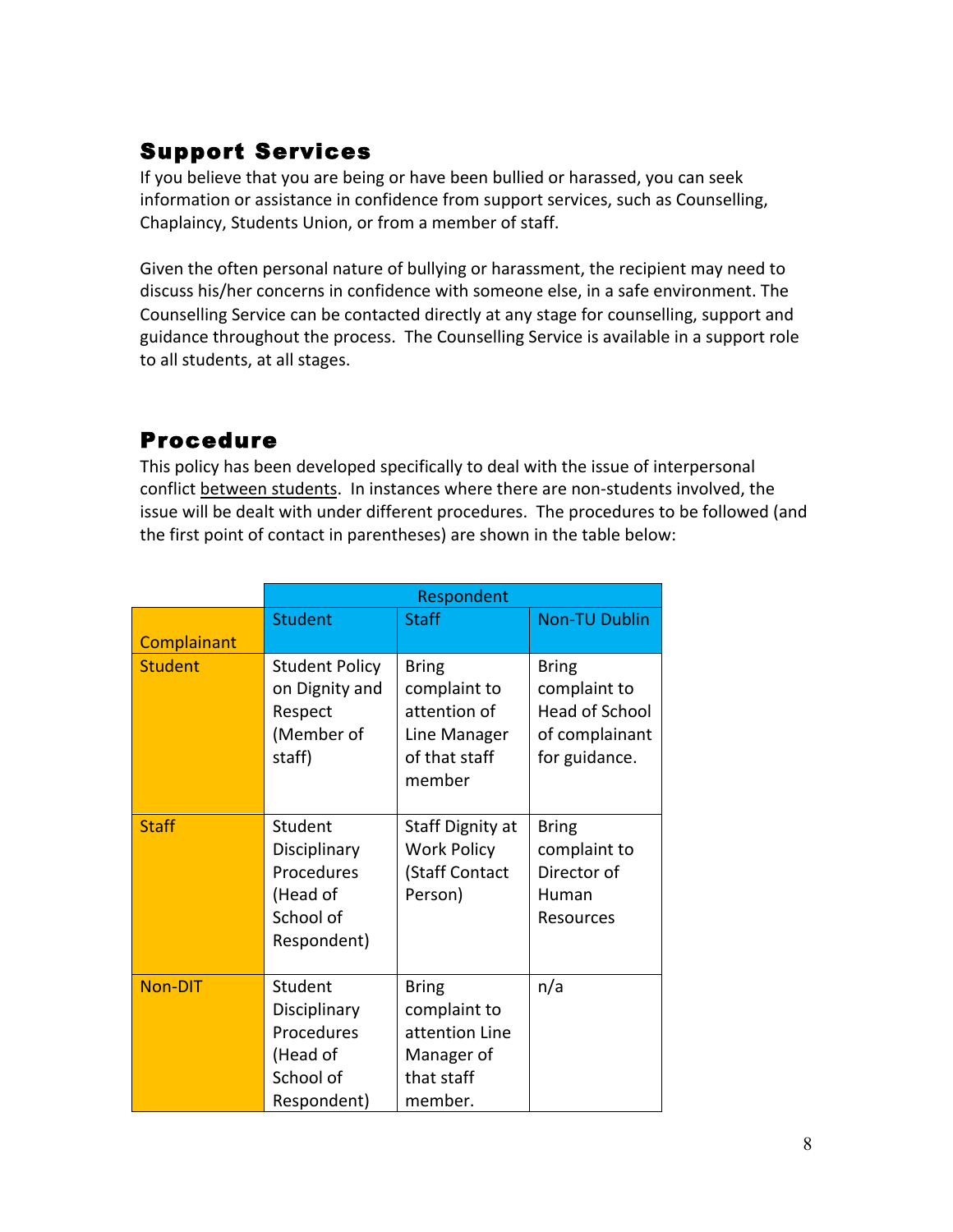There are three approaches in TU Dublin for dealing with bullying and harassment among students:

- 1. The informal approach where a student may try to resolve the matter informally. Students may contact any member of staff who will assist the complainant(s) in resolving the matter informally themselves. If requested, the member of staff may intervene and seek to resolve the matter informally where appropriate;
- 2. The formal approach which uses the University Student Disciplinary procedures, but still allows scope for the Head of School to resolve the matter informally;
- 3. A third option of Mediation may be made available by the School where appropriate*.*

While it is the decision of the complainant in the first instance which approach to adopt in any particular situation the University will encourage the use of the informal approach before initiating the formal procedures. However, if an allegation is sufficiently serious then the University reserves the right to initiate the formal approach.

An offer of Mediation may be made by a relevant Manager / Head of School where they deem that the expert skills of a Mediator would be of assistance. Information on the informal and formal complaints procedures, and the mediation process, is outlined below.

A complaint must be made within six months of the latest incident(s) of alleged bullying, harassment or sexual harassment behaviour. In exceptional circumstances, the six months' time limit may be reviewed.

Before deciding which course of action to take, if any, the complainant should discuss the matter on a confidential basis with support services such as Counselling, Chaplaincy, Students Union, or with a member of staff.

### 1 - Informal

In many instances complaints of bullying and harassment can be resolved amicably between the parties involved using an informal approach. In many instances, such an intervention should be sufficient to enable the alleged offender to see the offending behaviour from the complainant's perspective and no further action may be required. A student who feels subjected to bullying or harassment should take the following actions:

- Approach any of the Support Services referred to in this policy for information;
- Speak privately to the person you feel is bullying/harassing you, make it clear that their behaviour is unacceptable and ask them to stop;
- If it is not possible for you to communicate directly with the person you feel is bullying/harassing you, you may request a friend / intermediary (including a member of staff) to speak to the person on your behalf
- Privately record all incidents of harassment or bullying in writing, including time, date and place. If the bullying is written / electronic make print-outs or copies of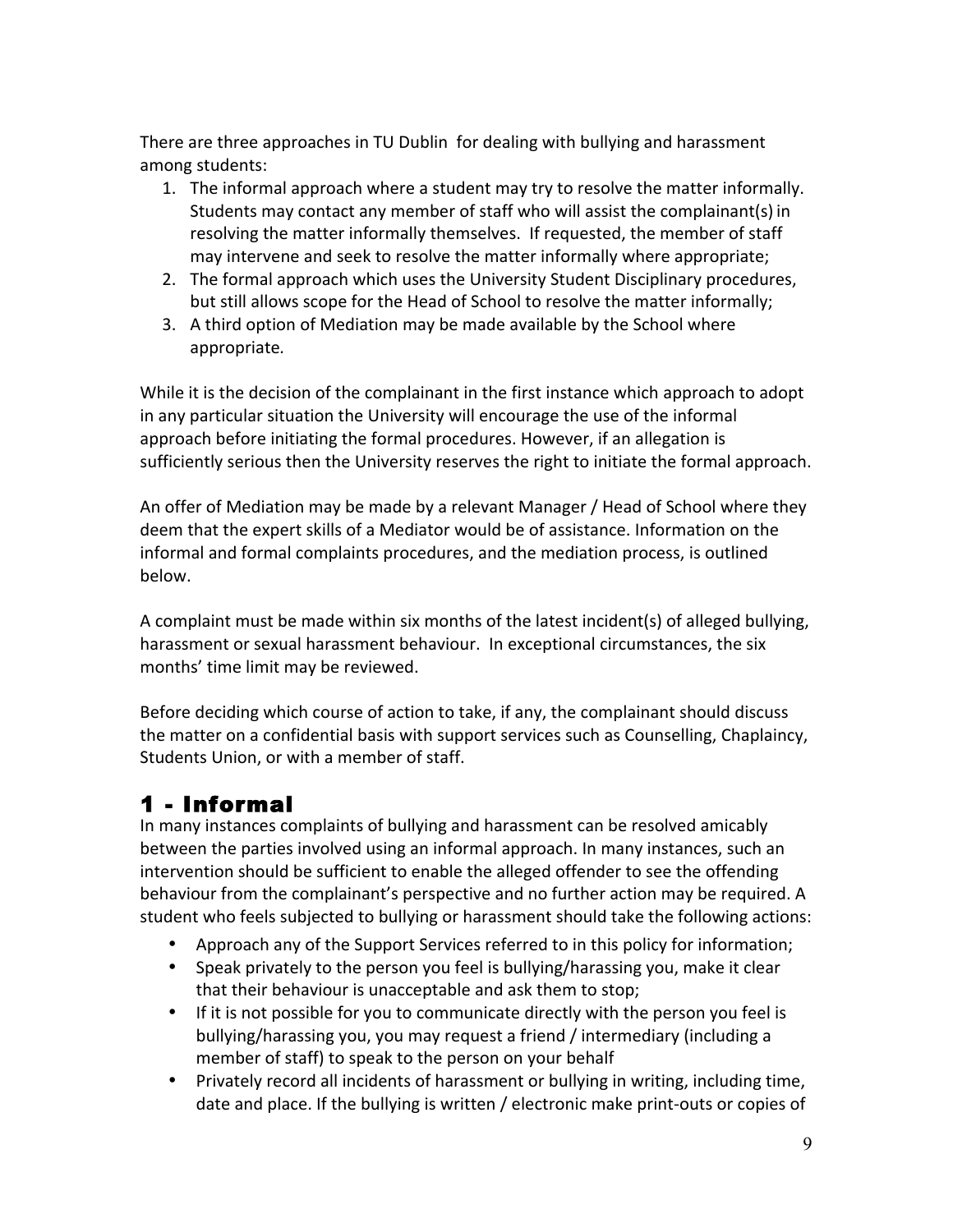the material as evidence. It may be of assistance to include a description of your feelings at the time;

- Ascertain if there were any witnesses to the bullying/harassment;
- If possible, avoid situations where you may be alone with the alleged bully/harasser.

If the informal approach is not effective in stopping the offensive behaviour, or if the incident is of a more serious nature, you can make a complaint to the Head of School of the alleged offender (respondent). Wherever possible, the Head of School will endeavour to resolve the matter informally, with the agreement of the complainant.

### 2 - Formal

A complaint should be made to the Head of School of the respondent. Depending on the nature of the complaint, the Head of School can explore if there is scope for resolving the matter informally. If the Head of School decides to use the formal procedures, then upon receipt of the complaint in writing, the Head of School shall seek to appoint two members of University staff from outside the School, to investigate the complaint and provide a report. Information on how the investigation should be carried out is available in the supporting document - "Student Dignity and Respect Policy – Investigation Procedures". This investigation team shall determine whether the complaint has been substantiated or not, and shall present this report to the Head of School. 

The Head of School shall forward a copy of the Investigation Team's report to both the Complainant and the Respondent for comment. If either party wishes to appeal the outcome of the Investigation Team's Report a written appeal must be made to the Director of Student Services within (5) working days citing the grounds of his/her appeal application (see section 4.4 of Investigation Procedures).

The final Report of the Investigation Team should be forwarded by the Head of School to the Disciplinary Officer without undue delay. The Disciplinary Officer and the Head of School shall decide on the most appropriate way to resolve the case, in particular, whether it should be dealt with by the Head of School or referred to a Disciplinary Board. The ultimate authority to decide how a case should be dealt with rests with the Disciplinary Officer. For further information please refer to the University Student Disciplinary Procedures.

## 3 - Mediation

Mediation is a process whereby an agreed **neutral**, impartial and suitably qualified Mediator meets with both parties, usually separately to begin with, to discuss the alleged offending behaviour. The Mediator will then bring both parties together to discuss their areas of concern. The substance of the complaint will be set out for both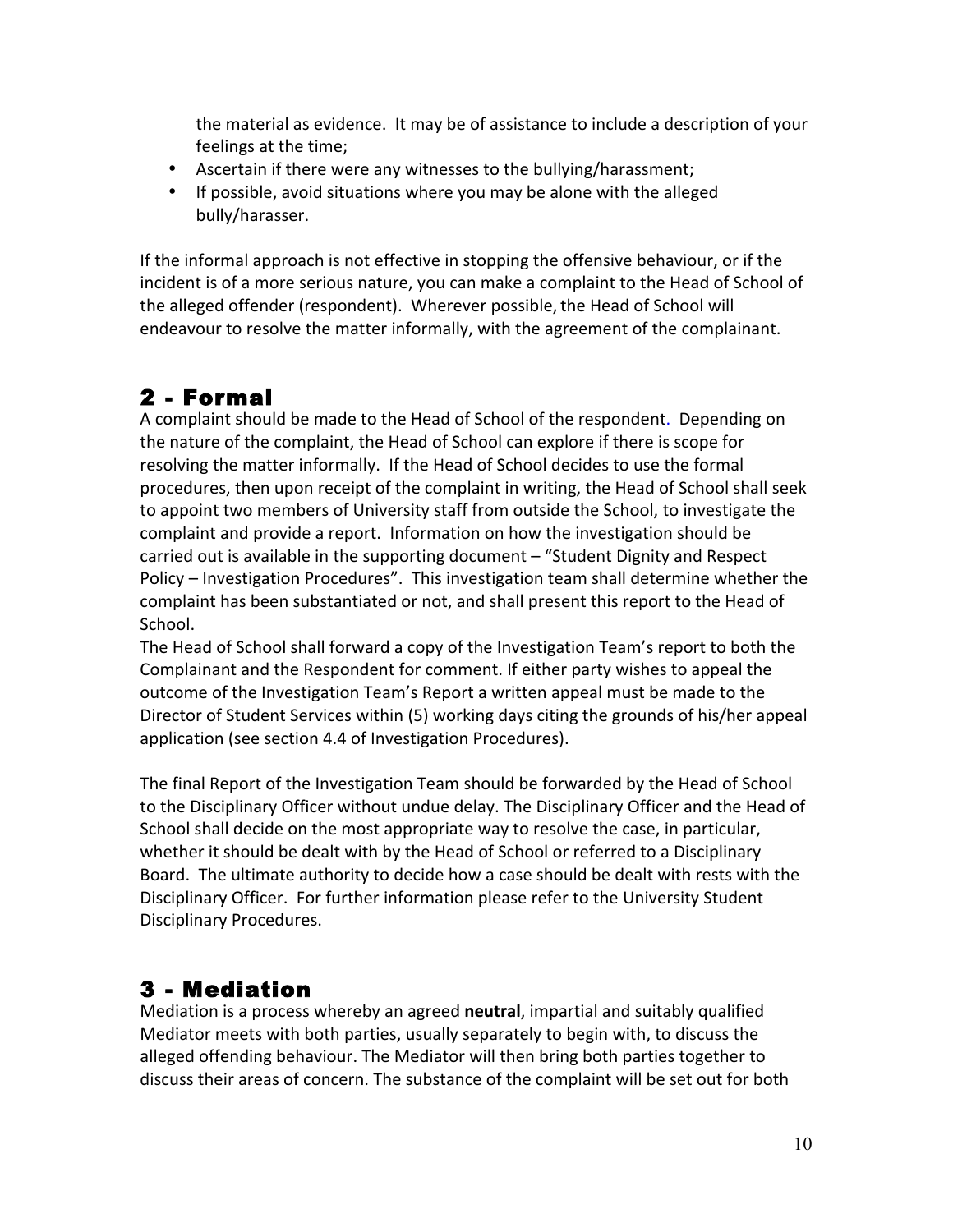parties in advance of the Mediation process. The Mediator facilitates this process without offering solutions, taking sides or making a judgement. The Mediator assists each party to explain the problem to the other party as they see it, with a view to reaching a common understanding and agreement on acceptable future behaviour. The objective of Mediation is to resolve matters speedily and confidentially without recourse to a formal investigation and with a minimum of conflict and stress for the individuals involved. A mediated agreement will not result in the issues being dealt with under a disciplinary policy.

If the alleged harassment recurs, the parties may return to the Mediator for further redress or opt for one of the other approaches outlined in these procedures. Mediation does not affect the rights of any individual. If the Mediation process does not produce a satisfactory outcome, the complainant may seek to have the matter resolved through a formal investigation.

Mediation is a **voluntary** and **independent** process which cannot be imposed on parties. It can only take place if both parties agree to it and it can end at any stage if either party decides to do so. To work effectively, Mediation requires the voluntary co-operation of both parties. Even if fault is admitted during a mediated agreement, this information remains between the parties. A mediated agreement will not result in the issues being dealt with under a disciplinary policy. Any information exchanged during the Mediation process remains strictly **confidential** and cannot be disclosed as part of a formal investigation. 

When a complaint is received by a Head of School, the complainant and respondent may be invited to participate in Mediation. Alternatively, a student may seek Mediation to resolve the dispute. The final decision in relation to invoking the Mediation process rests with the Head of School, although the complainant reserves the right to invoke the informal or formal complaints process at any stage.

Where it is decided to refer a complaint to Mediation, both parties will be put in contact with a mediator in order to activate this option and the situation will be kept under review by the relevant Head of School.

### Post Investigation

Retaliation of any kind against a student for complaining or taking part in an investigation concerning bullying/harassment will be dealt with as an offence under the University Student Disciplinary Procedures.

### Records

The document retention for the formal procedure is described in the University Student Disciplinary Procedures. Support services will, however, keep a record on the number, nature and resolution of the complaints made to them. These records should not contain any information which would facilitate the identification of the parties involved.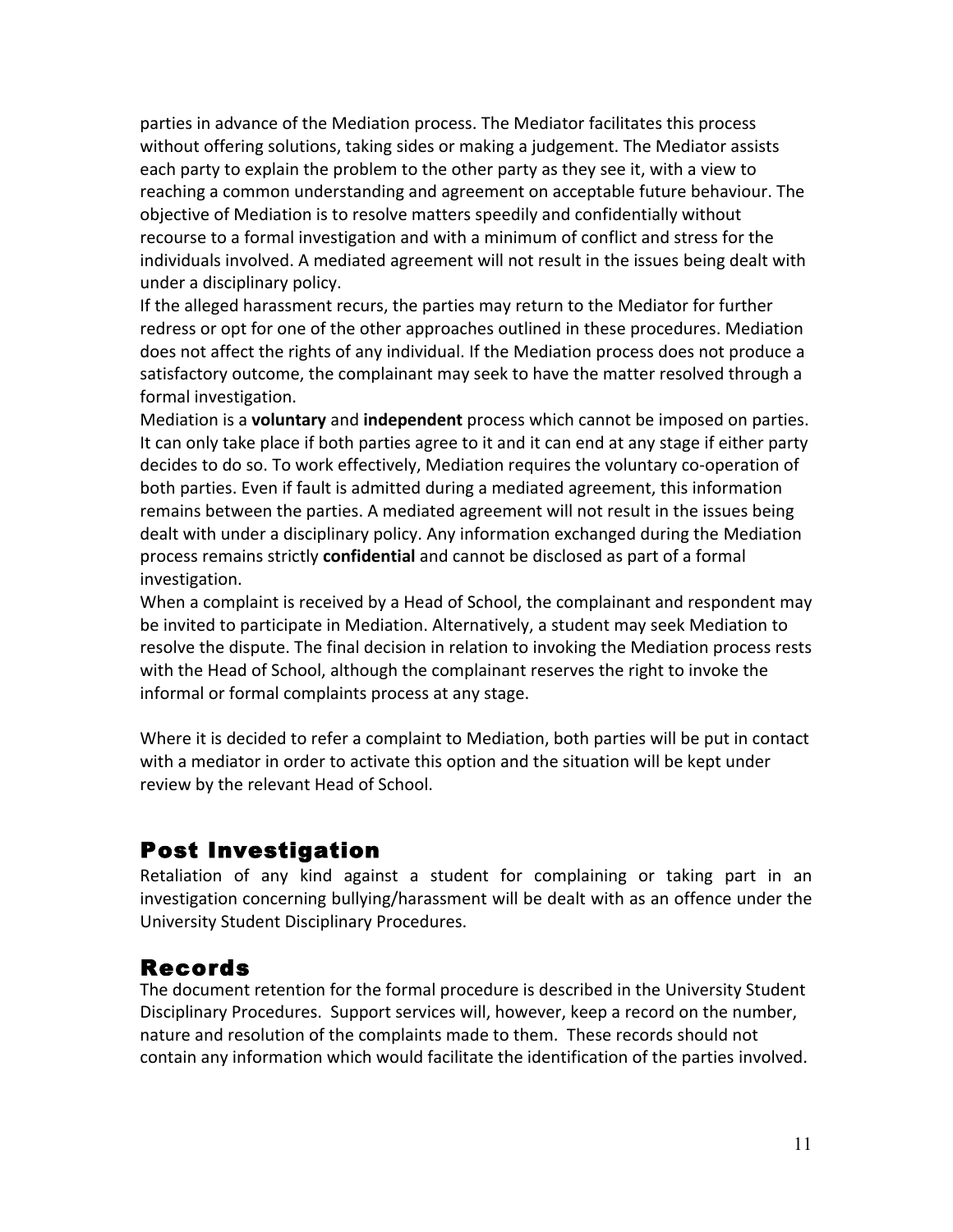### Monitoring

This information will also be used to monitor this policy in its application, to track the number and nature of complaints being raised, how people are accessing the policy, the speed of processing and any modifications which may be required.

## Review of Policy

The owner of this policy is the Directorate of Student Services. This policy will be reviewed, on a three year cycle in line with changes in the legislation, relevant case law and other developments.

Revision – October 2016 – v0.5